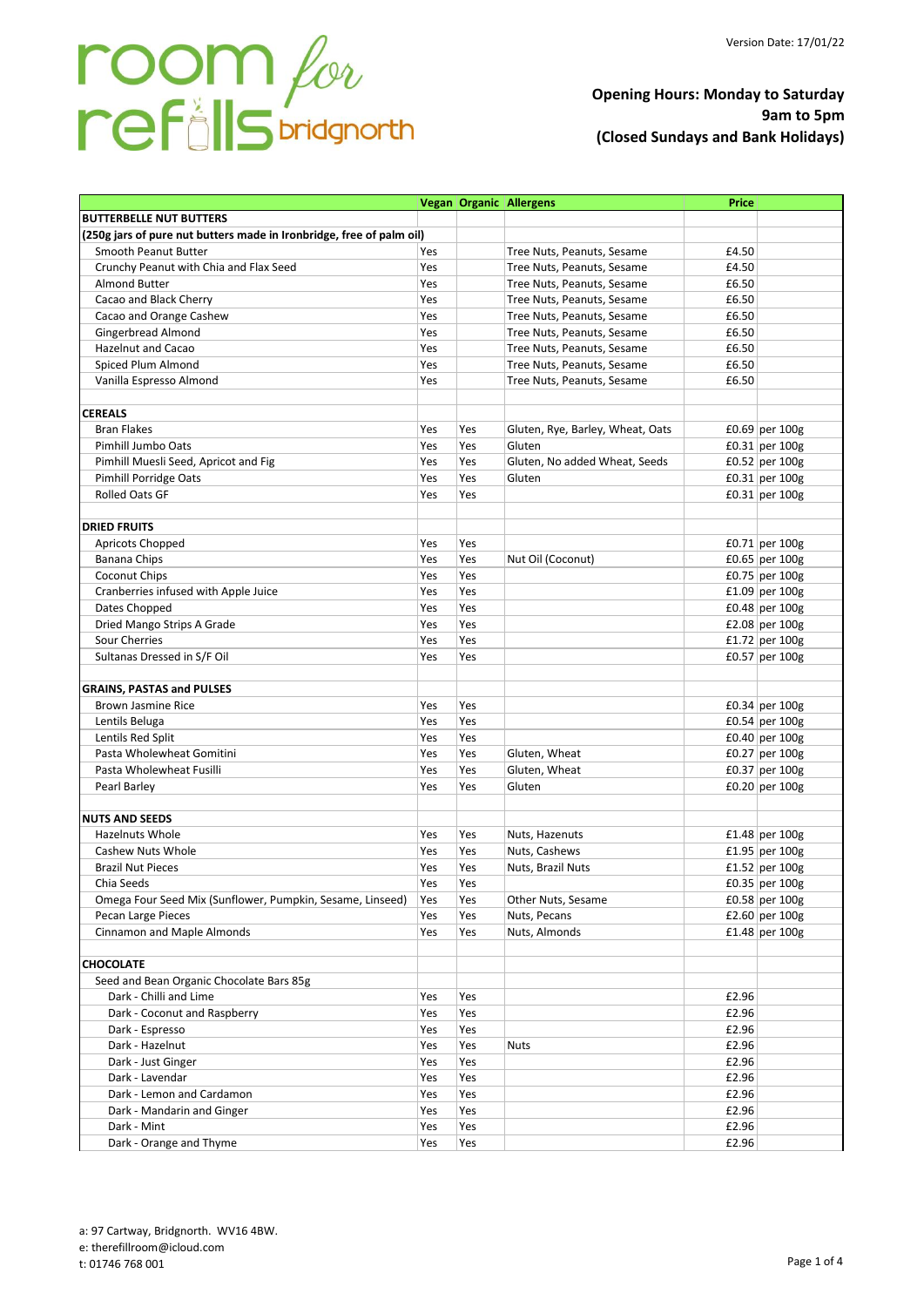

# **Opening Hours: Monday to Saturday 9am to 5pm (Closed Sundays and Bank Holidays)**

|                                                             |     |                        | Vegan   Organic   Allergens                   | <b>Price</b> |                  |
|-------------------------------------------------------------|-----|------------------------|-----------------------------------------------|--------------|------------------|
| Dark - Salted Caramel                                       | Yes | Yes                    |                                               | £2.96        |                  |
| Milk - Hazelnut and Almond                                  |     | Yes                    | Milk and Dairy, Nuts                          | £2.96        |                  |
| Milk - Lime and Sea Salt                                    |     | Yes                    | Milk and Dairy                                | £2.96        |                  |
| Milk - Rich                                                 |     | Yes                    | Milk and Dairy                                | £2.96        |                  |
| White - Lemon and Poppy                                     |     | Yes                    | Milk and Dairv                                | £2.96        |                  |
| White - Raspberry and Vanilla                               |     | Yes                    | Milk and Dairy                                | £2.96        |                  |
| <b>Organic Chocolate Buttons 200g</b>                       |     |                        |                                               |              |                  |
| Dark Chocolate 73%                                          |     | Yes                    | Milk and Dairy, Gluten, Wheat                 | £4.99        |                  |
| Milk Chocolate                                              |     | Yes                    | Milk and Dairy, Gluten, Wheat                 | £4.99        |                  |
| White Chocolate                                             |     | Yes                    | Milk and Dairy, Gluten, Wheat                 | £4.99        |                  |
| Mixed (Dark, Milk, White) Chocolate                         |     | Yes                    | Milk and Dairy, Gluten, Wheat                 | £4.99        |                  |
|                                                             |     |                        |                                               |              |                  |
| FAB FUDGE (vegan fudge)                                     |     |                        |                                               |              |                  |
| Various flavours                                            | Yes |                        | May contain nuts                              |              | £2.90 per $100g$ |
|                                                             |     |                        |                                               |              |                  |
| <b>LOOSE LEAF TEAS and ACCESSORIES</b>                      |     |                        |                                               |              |                  |
| Assam Garden                                                |     | Yes                    |                                               |              | £3.57 per $100g$ |
| Assam Leaf Blend                                            |     |                        |                                               |              |                  |
|                                                             |     |                        |                                               |              | £3.43 per $100g$ |
| Chamomile<br>Chennai Chai                                   |     |                        |                                               |              | £4.90 per 100g   |
|                                                             |     | Yes                    |                                               |              | £4.80 per 100g   |
| Earl Grey Black Lion                                        |     | Yes                    |                                               |              | £4.80 per 100g   |
| English Breakfast Organic                                   |     | Yes                    |                                               |              | £3.57 per $100g$ |
| <b>Forest Fruit</b>                                         |     |                        |                                               |              | £4.00 per 100g   |
| Green China Sweet Pi Lo Chun                                |     | Yes                    |                                               |              | £4.49 per 100g   |
| Jasmine Silver Tip                                          |     | Yes                    |                                               |              | £4.90 per 100g   |
| Light & Late Ceylon                                         |     |                        |                                               |              | £4.62 per 100g   |
| Mango Ginger                                                |     | Yes                    |                                               |              | £6.74 per $100g$ |
| Peppermint                                                  |     | Yes                    |                                               |              | £8.00 per 100g   |
| Rhubarb Fizz                                                |     |                        |                                               |              | £4.00 per 100g   |
| Rooibos Organic                                             |     | Yes                    |                                               |              | £3.57 per 100g   |
| Wild Fruit                                                  |     | Yes                    |                                               |              | £2.95 per 100g   |
| Tea Egg Tongs                                               |     |                        |                                               | £10.00       |                  |
| Tea Filter for Cups                                         |     |                        |                                               | £10.00       |                  |
| Tea Filter Bags x100                                        |     |                        |                                               | £4.50        |                  |
| Tea Box                                                     |     |                        |                                               | £35.00       |                  |
| Zaara TeaPot                                                |     |                        |                                               | £19.90       |                  |
|                                                             |     |                        |                                               |              |                  |
| <b>BOTANICAL GIN INFUSIONS</b>                              |     |                        |                                               |              |                  |
| <b>Blushing Raspberry</b>                                   |     |                        |                                               |              | £6.25 per $100g$ |
| Chocolate Orange                                            |     |                        |                                               |              | £6.25 per $100g$ |
| Summer Peach                                                |     |                        |                                               |              | £6.25 per 100g   |
| Zingy Grapefruit                                            |     |                        |                                               |              | £6.25 per 100g   |
|                                                             |     |                        |                                               |              |                  |
| <b>COFFEE BEANS</b>                                         |     |                        |                                               |              |                  |
| (Sourced, roasted and supplied by Shropshire Coffee)        |     |                        |                                               |              |                  |
| Columbian Handcrafted                                       |     |                        |                                               |              | £1.66 per $100g$ |
| Sicilian Blend                                              |     |                        |                                               |              | £1.54 per 100g   |
| Mocca Ricca                                                 |     |                        |                                               |              | £1.54 per $100g$ |
| <b>Decaffeinated Blend</b>                                  |     |                        |                                               |              | £2.16 per $100g$ |
|                                                             |     |                        |                                               |              |                  |
| LIFE OF RILEY PET TREATS                                    |     |                        |                                               |              |                  |
| (100% natural and grain free)                               |     |                        |                                               |              |                  |
| Minty Breath Bones                                          |     |                        |                                               |              | £2.95 per $100g$ |
|                                                             |     |                        |                                               |              |                  |
| FILL REFILL Household Cleaning and Personal Care Products   |     |                        |                                               |              |                  |
| (Environmentally friendly, vegan friendly and cruelty free) |     |                        |                                               |              |                  |
| 500ml Glass Bottles with Aluminium Caps and Pumps           |     |                        | (Screen printed for each Fill Refill product) | £3.00 each   |                  |
| All Purpose - Honeysuckle                                   | Yes |                        | Approx £1.50 for 500ml                        |              | £0.29 per $100g$ |
| Bathroom Cleaner - Eucalyptus                               | Yes |                        |                                               |              | £0.29 per $100g$ |
|                                                             |     | Approx £1.50 for 500ml |                                               |              |                  |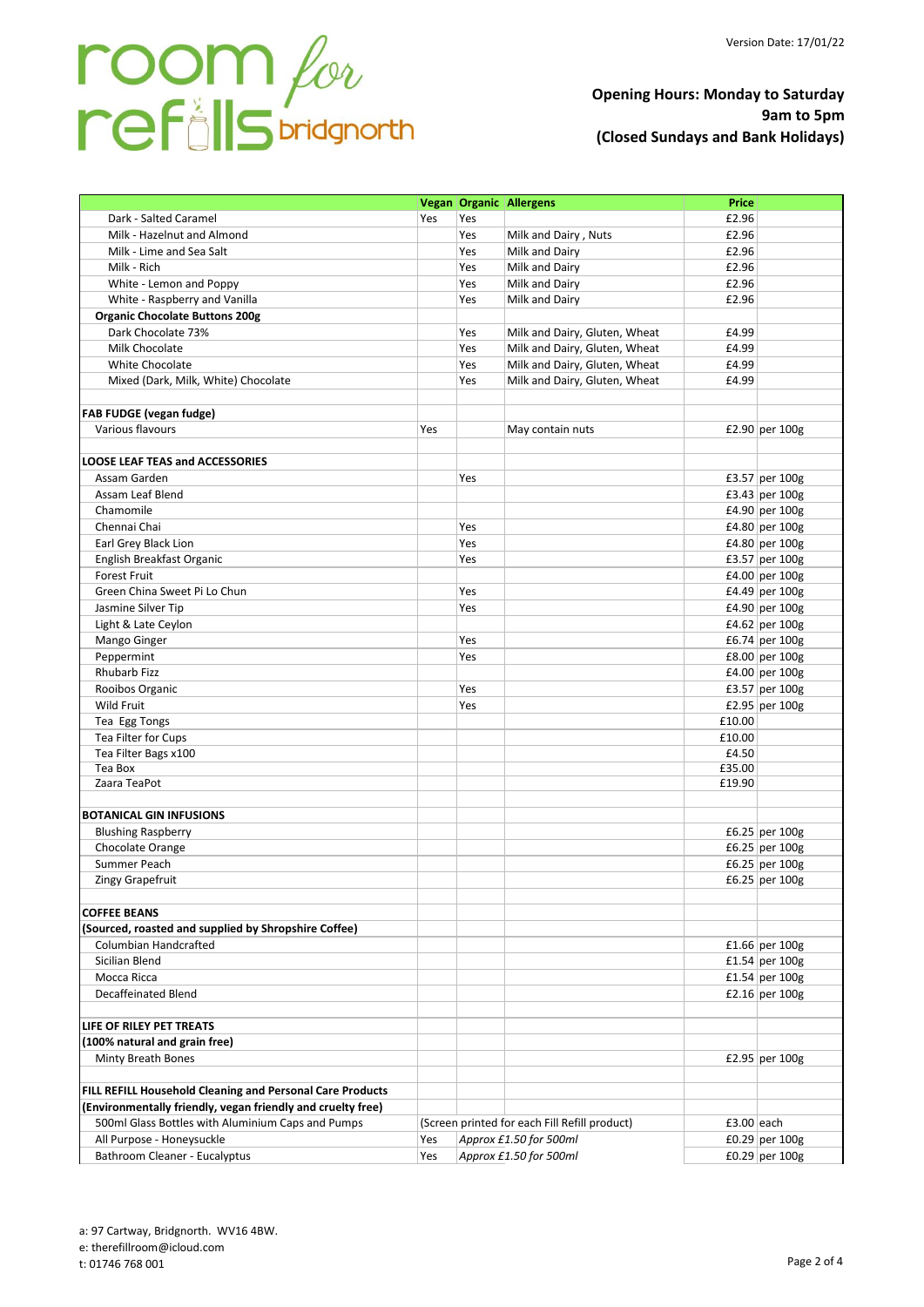# **Opening Hours: Monday to Saturday 9am to 5pm (Closed Sundays and Bank Holidays)**

|                                                                                              |     | <b>Vegan Organic Allergens</b> | Price |                  |
|----------------------------------------------------------------------------------------------|-----|--------------------------------|-------|------------------|
| <b>Cleaning Vinegar RAW</b>                                                                  | Yes | Approx £1.00 for 500ml         |       | £0.20 per $100g$ |
| Dishwasher Powder                                                                            | Yes |                                |       | $£0.61$ per 100g |
| Fabric Conditioner - Neroli                                                                  | Yes | Approx £1.50 for 500ml         |       | £0.30 per 100g   |
| Floor Cleaner - Bergamot                                                                     | Yes | Approx £1.50 for 500ml         |       | $£0.28$ per 100g |
| Hand Gel - Alcohol Based                                                                     | Yes | Approx £2.80 for 500ml         |       | $£0.62$ per 100g |
| Hand Soap - Fig Leaf                                                                         | Yes | Approx £2.60 for 500ml         |       | £0.51 per $100g$ |
| Kitchen Cleaner - Grapefruit                                                                 | Yes | Approx £1.50 for 500ml         |       | £0.29 per $100g$ |
| Laundry Liquid - Neroli                                                                      | Yes | Approx £2.80 for 500ml         |       | £0.51 per $100g$ |
| Rinse Aid                                                                                    | Yes | Approx £1.30 for 500ml         |       | £0.26 per $100g$ |
| Steel and Glass - Geranium                                                                   | Yes | Approx £1.50 for 500ml         |       | £0.30 per $100g$ |
| Toilet Cleaner - Eucalyptus                                                                  | Yes | Approx £1.50 for 500ml         |       | £0.30 per $100g$ |
| Washing Up liquid - Peppercorn or Ginger                                                     | Yes | Approx £1.50 for 500ml         |       | £0.29 per $100g$ |
| Hair Shampoo - Palmarosa                                                                     | Yes | Approx £3.50 for 500ml         |       | £0.70 per $100g$ |
| Hair Conditioner - Palmarosa                                                                 | Yes | Approx £2.35 for 500ml         |       | £0.47 per $100g$ |
|                                                                                              |     |                                |       |                  |
| <b>FAITH IN NATURE</b>                                                                       |     |                                |       |                  |
| (Environmentally friendly, vegan friendly and cruelty free)                                  |     |                                |       |                  |
| <b>SHAMPOOS, CONDITIONERS</b>                                                                |     |                                |       |                  |
| Fragrances - Coconut, Grapefruit and Orange, Fragrance Free, Lavender and Geranium, Tea Tree |     |                                |       |                  |
| <b>New Bottles</b>                                                                           | Yes |                                | £5.50 |                  |
| Refills                                                                                      | Yes |                                |       | £4.50 per 400ml  |
| <b>BODY WASH</b>                                                                             |     |                                |       |                  |
| Fragrances - Coconut, Grapefruit and Orange, Lavender and Geranium                           |     |                                |       |                  |
| <b>New Bottles</b>                                                                           | Yes |                                | £5.50 |                  |
| Refills                                                                                      | Yes |                                |       | £4.50 per 400ml  |
| <b>HAND WASH</b>                                                                             |     |                                |       |                  |
| Fragrances - Lavender and Geranium                                                           |     |                                |       |                  |
| <b>New Bottles</b>                                                                           | Yes |                                | £5.50 |                  |
| Refills                                                                                      |     |                                |       | £4.50 per 400ml  |
|                                                                                              | Yes |                                |       |                  |
| <b>HAND AND BODY LOTION</b>                                                                  |     |                                |       |                  |
| Fragrances - Lavender and Geranium                                                           |     |                                |       |                  |
| <b>New Bottles</b>                                                                           | Yes |                                | £5.50 |                  |
| Refills                                                                                      | Yes |                                |       | £4.50 per 400ml  |
| <b>SHAMPOO BARS</b>                                                                          | Yes |                                | £5.79 |                  |
| Fragrances - Coconut and Shea Butter, Dragon Fruit, Lavender and Geranium                    |     |                                |       |                  |
| <b>CONDITIONER BARS</b>                                                                      | Yes |                                | £6.95 |                  |
| Fragrances - Coconut and Shea Butter, Dragon Fruit, Lavender and Geranium                    |     |                                |       |                  |
| <b>HAND MADE SOAPS</b>                                                                       | Yes |                                | £2.29 |                  |
| Fragrances - Blue Cedar, Grapefruit, Lavender, Orange, Tea Tree                              |     |                                |       |                  |
| HAND MADE SOAPS UNWRAPPED                                                                    | Yes |                                | £1.87 |                  |
| Fragrances - Coconut, Grapefruit, Lavender, Orange, Rosemary                                 |     |                                |       |                  |
|                                                                                              |     |                                |       |                  |
| <b>KU.TIS</b>                                                                                |     |                                |       |                  |
| Ku. Tis Natural Deodorant (hand made)                                                        |     |                                |       |                  |
| Bergamot and Sage                                                                            | Yes |                                | £6.50 |                  |
| Cedarwood and Rose                                                                           | Yes |                                | £6.50 |                  |
| Grapefruit and Mandarin                                                                      | Yes |                                | £6.50 |                  |
| Grapefruit and Rose                                                                          |     |                                | £6.50 |                  |
| Lavender and Bergamot                                                                        |     |                                |       |                  |
| Lavender and Geranium                                                                        | Yes |                                | £6.50 |                  |
| Lemongrass and Tea Tree                                                                      |     |                                | £6.50 |                  |
| Orange and Patchouli                                                                         |     |                                | £6.50 |                  |
| Unscented                                                                                    | Yes |                                | £6.50 |                  |
| Ku. Tis Natural Lip Balm                                                                     |     |                                |       |                  |
| Lime                                                                                         |     |                                | £4.00 |                  |
| Peppermint                                                                                   |     |                                | £4.00 |                  |
| Vanilla                                                                                      |     |                                | £4.00 |                  |
| Rosy (tinted)                                                                                |     |                                | £4.50 |                  |